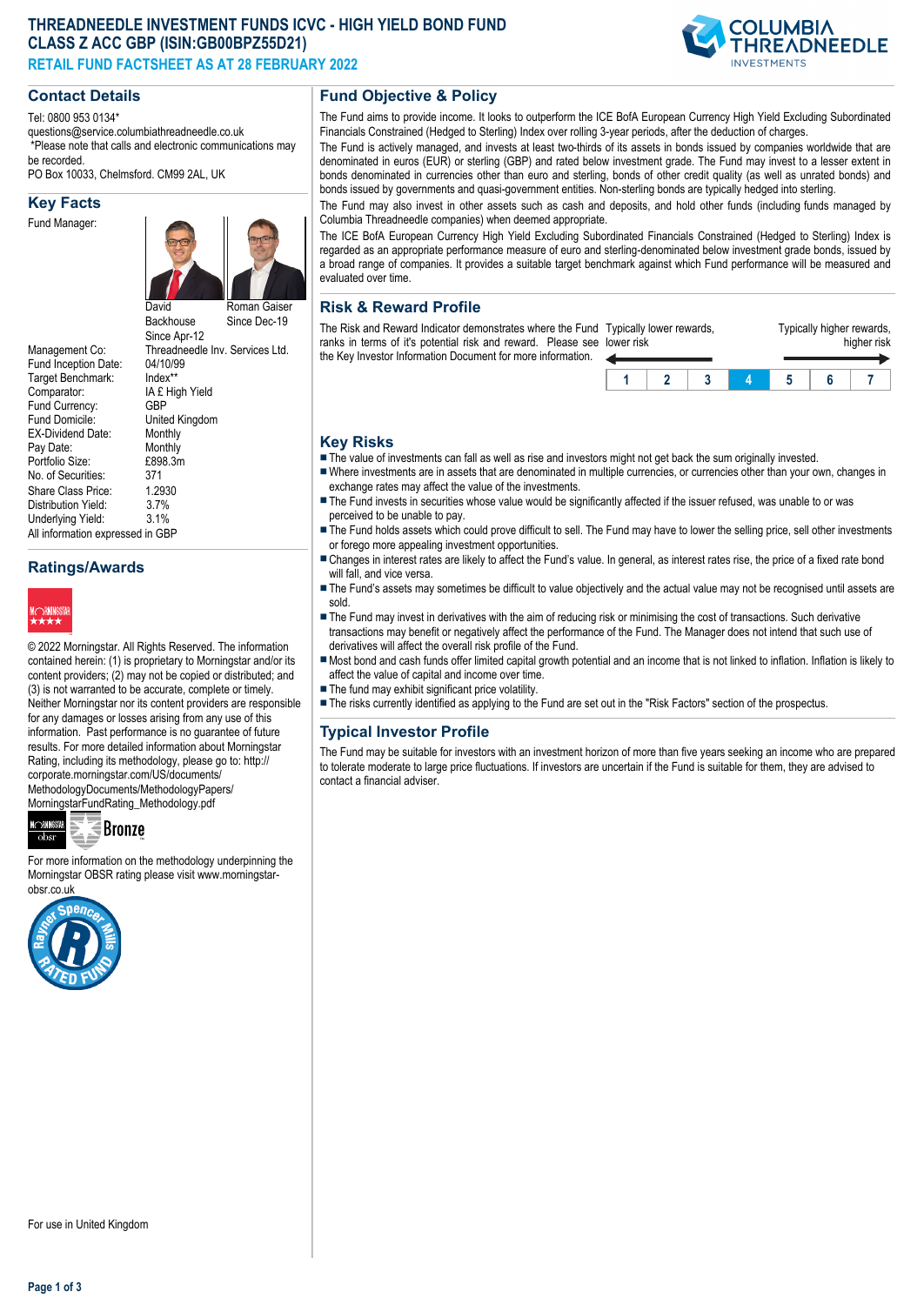## **Holdings & Asset Allocation**

**Top 10 Holdings (%)**

| <b>Top 10 Holdings (%)</b>        |        |
|-----------------------------------|--------|
| <b>Issuer Name</b>                | Weight |
| Autostrade Per L'italia S.P.A.    | 2.5    |
| Ford Motor Credit Company Llc     | 2.5    |
| Electricite De France Sa          | 2.2    |
| Telefonica Europe B V             | 2.1    |
| Deutsche Lufthansa Ag             | 1.8    |
| Vodafone Group Plc                | 1.8    |
| Faurecia S.E.                     | 1.5    |
| Repsol International Finance B.V. | 1.5    |
| Schaeffler Ag                     | 1.4    |
| Telecom Italia S.P.A.             | 1.3    |
| Total                             | 18.8   |

| <b>Weightings (%)</b>              |             |              |             |
|------------------------------------|-------------|--------------|-------------|
| <b>Sector</b>                      | <b>Fund</b> | <b>Index</b> | <b>Diff</b> |
| Telecommunications                 | 13.6        | 11.8         | 1.8         |
| Automotive                         | 10.4        | 9.5          | 0.9         |
| <b>Basic Industry</b>              | 8.0         | 8.0          | $-0.1$      |
| Services                           | 7.7         | 6.2          | 1.5         |
| Healthcare                         | 6.2         | 6.4          | $-0.2$      |
| Transportation                     | 6.2         | 6.0          | 0.2         |
| Retail                             | 5.6         | 7.2          | $-1.6$      |
| <b>Financial Services</b>          | 5.2         | 5.0          | 0.2         |
| Leisure                            | 4.9         | 4.0          | 0.8         |
| Energy                             | 4.7         | 4.2          | 0.6         |
| Capital Goods                      | 4.7         | 6.0          | $-1.3$      |
| Other                              | 17.0        | 25.7         | $-8.7$      |
| <b>Derivatives</b>                 | $-0.7$      | --           | $-0.7$      |
| Cash held as cover for Derivatives | 0.7         | --           | 0.7         |
| Cash Equivalents                   | 2.5         | --           | 2.5         |
| Cash                               | 3.3         | --           | 3.3         |
|                                    |             |              |             |

#### **Performance**

**Past Performance does not predict future returns. The return of your investment may change as a result of currency fluctuations if your investment is made in a currency other than that used in the past performance calculation.** 

### **NAV Since Inception (GBP)**



## **Calendar Year Performance (GBP)**

|                           | 2021  | 2020  | 2019  | 2018   | 2017  | 2016  | 2015 | 2014                     | 2013                     | 2012                     |
|---------------------------|-------|-------|-------|--------|-------|-------|------|--------------------------|--------------------------|--------------------------|
| Share Class (Net)         | 3.0   | 3.6   | 11.0  | $-1.5$ | 6.3   | 8.0   |      | $\overline{\phantom{a}}$ | $\overline{\phantom{a}}$ | $- -$                    |
| Comparator (Net)          | 4.2   | 3.6   | 11.3  | $-3.5$ | 6.1   | 9.0   | - 1  | $\overline{\phantom{a}}$ | $-$                      | $- -$                    |
| <b>Comparator Ranking</b> | 25/37 | 18/35 | 19/32 | 5/30   | 12/29 | 17/27 | 9/27 | $\overline{\phantom{a}}$ | $- -$                    | $- -$                    |
| Target Benchmark (Gross)  | 3.9   | 3.1   | 12.2  | $-2.2$ | .     | 11.2  |      | $\overline{\phantom{a}}$ | $- -$                    | $\overline{\phantom{a}}$ |

### **Annualised Performance (GBP) 12M Rolling Period (GBP)**

|                          | 1 YR   | 3 YR       | <b>5 YR</b> | SI   | $03/21 - 02/22$ | $03/20 -$<br>02/21 | $03/19 -$<br>02/20 | $03/18 -$<br>02/19 | $03/17 -$<br>02/18 | $03/16 -$<br>02/17 | $03/15 -$<br>02/16 | $03/14 -$<br>02/15 | $03/13 -$<br>02/14       | $03/12 -$<br>02/13 |
|--------------------------|--------|------------|-------------|------|-----------------|--------------------|--------------------|--------------------|--------------------|--------------------|--------------------|--------------------|--------------------------|--------------------|
| Share Class (Net)        | $-2.3$ | 2.9        | 3.2         | 3.5  | $-2.3$          | 5.7                | 5.6                | 2.4                | 4.6                | 12.0               | $-3.4$             | $\sim$             | $- -$                    | $- -$              |
| Comparator (Net)         | $-0.3$ | 3.5        | 2.7         | 3.2  | $-0.3$          | 5.6                | 5.9                | 1.2                | 3.6                | 13.8               | $-5.0$             | $- -$              | $\overline{\phantom{a}}$ | $- -$              |
| Comparator Ranking       | 26/37  | 22/32      | 10/29       | 9/27 | 26/37           | 18/36              | 17/32              | 5/30               | 6/29               | 19/27              | 9/27               | $- -$              | $\overline{\phantom{a}}$ | $- -$              |
| Target Benchmark (Gross) | $-1.8$ | २ २<br>ن.ن | 3.3         | 4.1  | $-1.8$          | 5.8                | 5.9                | 2.1                | 4.9                | 15.7               | $-3.3$             | $- -$              | $- -$                    | $- -$              |

Source Morningstar UK Limited © 2022 as at 28/02/22. Based on the bid-to-bid and assuming income is reinvested including ongoing charges excluding entry and exit charges. Index returns include capital gains and assume reinvestment of any income. The index does not include fees or charges and you cannot invest directly in it.

The Investment Association (IA) is the trade body representing the UK investment management industry.

\*\*Target Benchmark:ICE BofA European Currency High Yield Excluding Subordinated Financials Constrained (Hedged to Sterling)

Annualised performance measures how much an investment has grown on average each year.12 month Rolling Period shows annualised average returns for the periods stated.